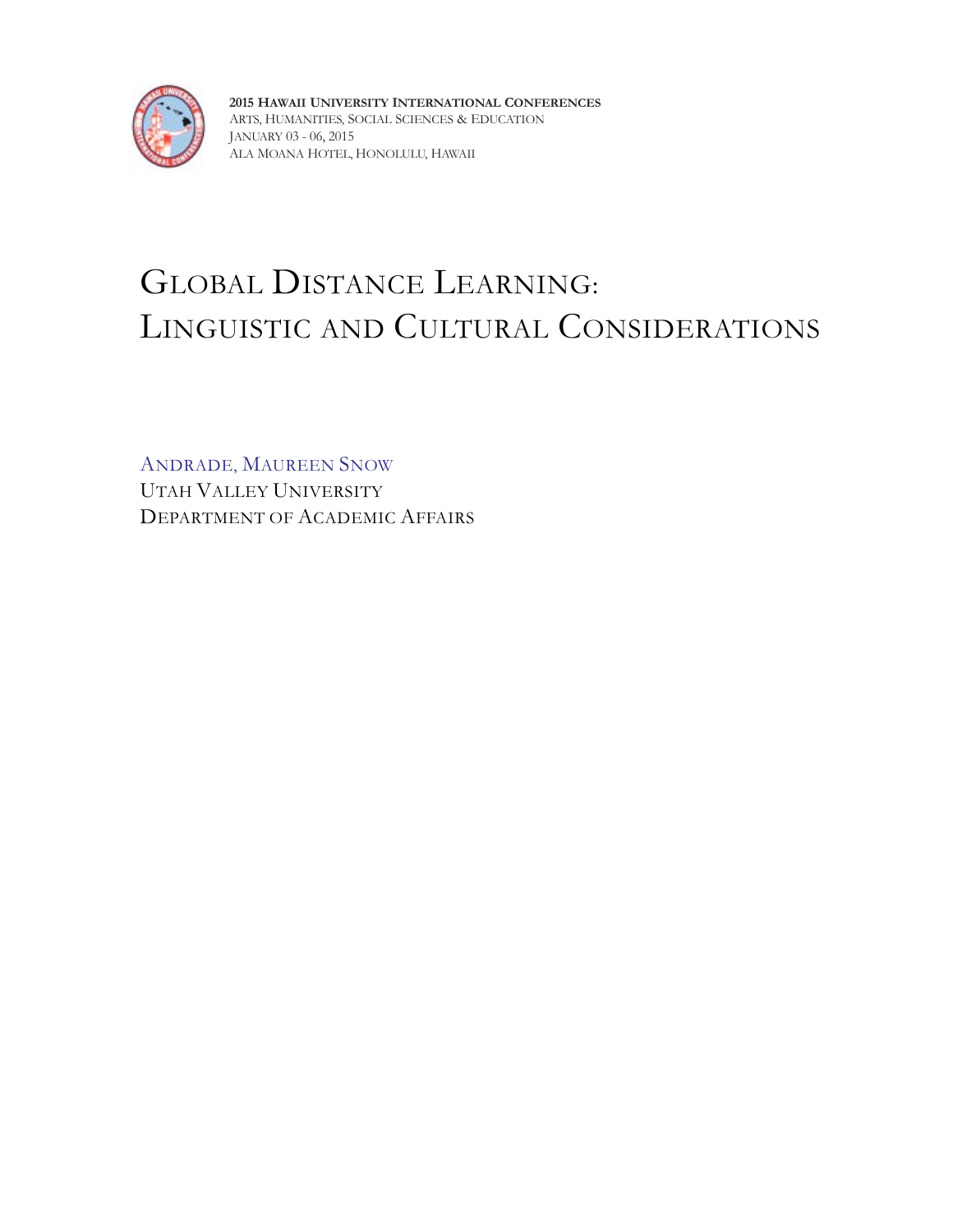Dr. Maureen Andrade Department of Academic Affairs Utah Valley University.

## **Global Distance Learning: Linguistic and Cultural Considerations**

### **Synopsis**:

Distance learning increases access to educational opportunity. However, global delivery of distance learning programs must consider linguistic and cultural factors. This paper identifies course design and instructional strategies to address these issues and enable learner success.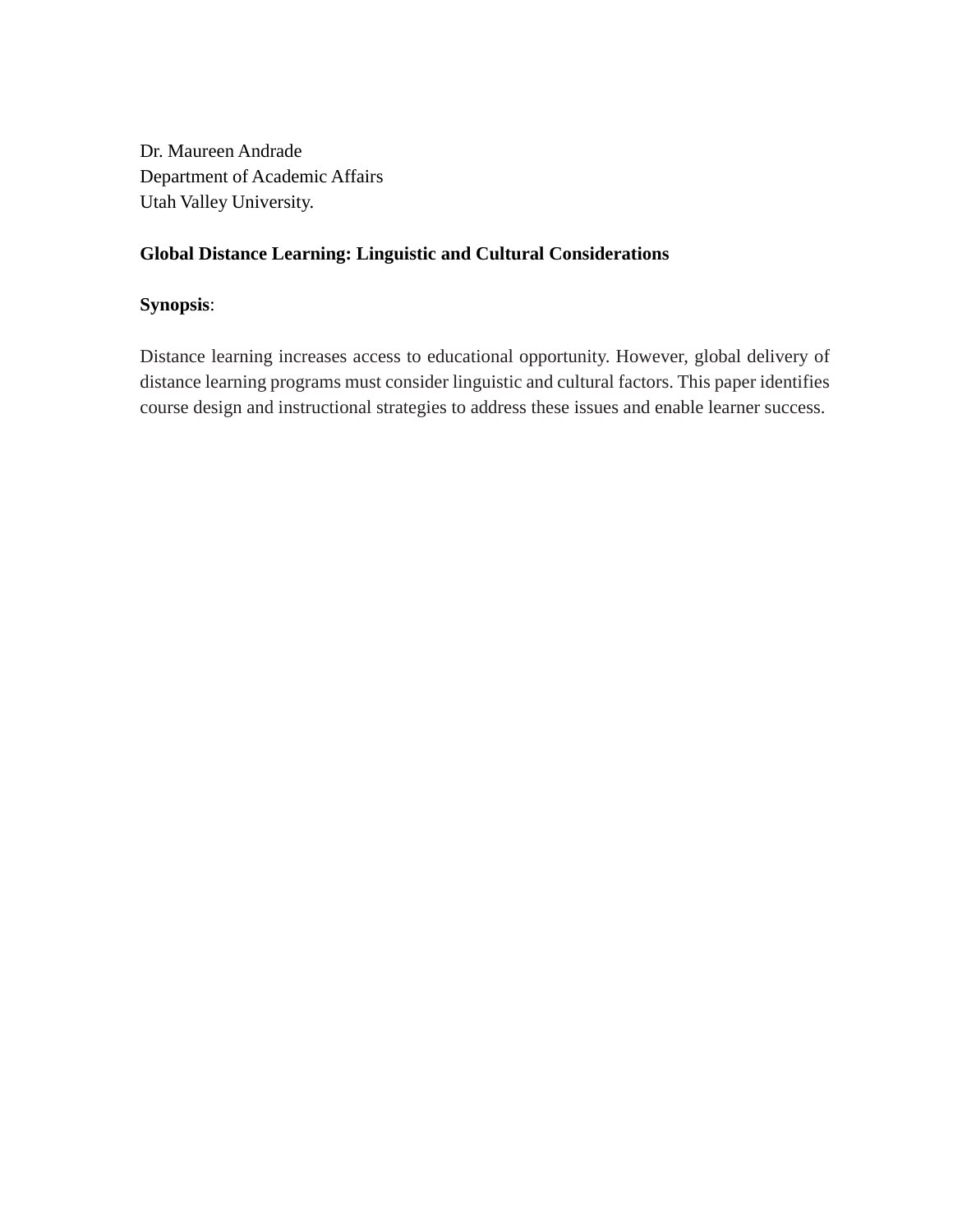#### Global Distance Learning: Linguistic and Cultural Considerations

Maureen Snow Andrade

#### Utah Valley University

Many nations are widening access to higher education (e.g., see Corver, 2010; Higher Education Funding Council for England, 2009; Trow, 2005) to benefit the lives of their citizens and expand their competitiveness in the global knowledge economy. Individuals are seeking higher education opportunities in unprecedented numbers to experience the benefits in terms of employment opportunity, sustained employment, socioeconomic status, civic engagement, and healthy lifestyles (Baum, Ma, & Payea, 2013). As such, worldwide higher education enrollments have increased by 53% (Altbach, Reisberg, & Rumbley, 2009).

This global demand for higher education presents compelling evidence of the need for distance education. Nations are creating international partnerships and establishing online higher education programs and institutions to realize the benefits of an educated citizenry (e.g., Hamdin Bin Mohammed Smart University in Dubai, Saudi Electronic University in Saudi Arabia, Universitat Oberta de Catalunya, Spain). Distance education can provide potential learners of any age and circumstance with greater access in terms of admission, cost, and scheduling. It has a long history of addressing issues of social equity and expanding access to diverse learners (White, 2003). It removes barriers and opens doors of opportunity.

These factors are resulting in distance education becoming part of the mainstream as attested to by the fact that in 2012, 33.5% of all students in higher educational institutions in the United States were enrolled in a distance course compared to 9.6% in 2002 (Allen & Seaman, 2014). Higher education institutions wanting to extend learning opportunities beyond their regions must consider a variety of factors such as mission, capacity, and quality. They must explore how to expand, to which regions and countries, and with what programs. Infrastructure and systems must be in place to support learners and ensure quality.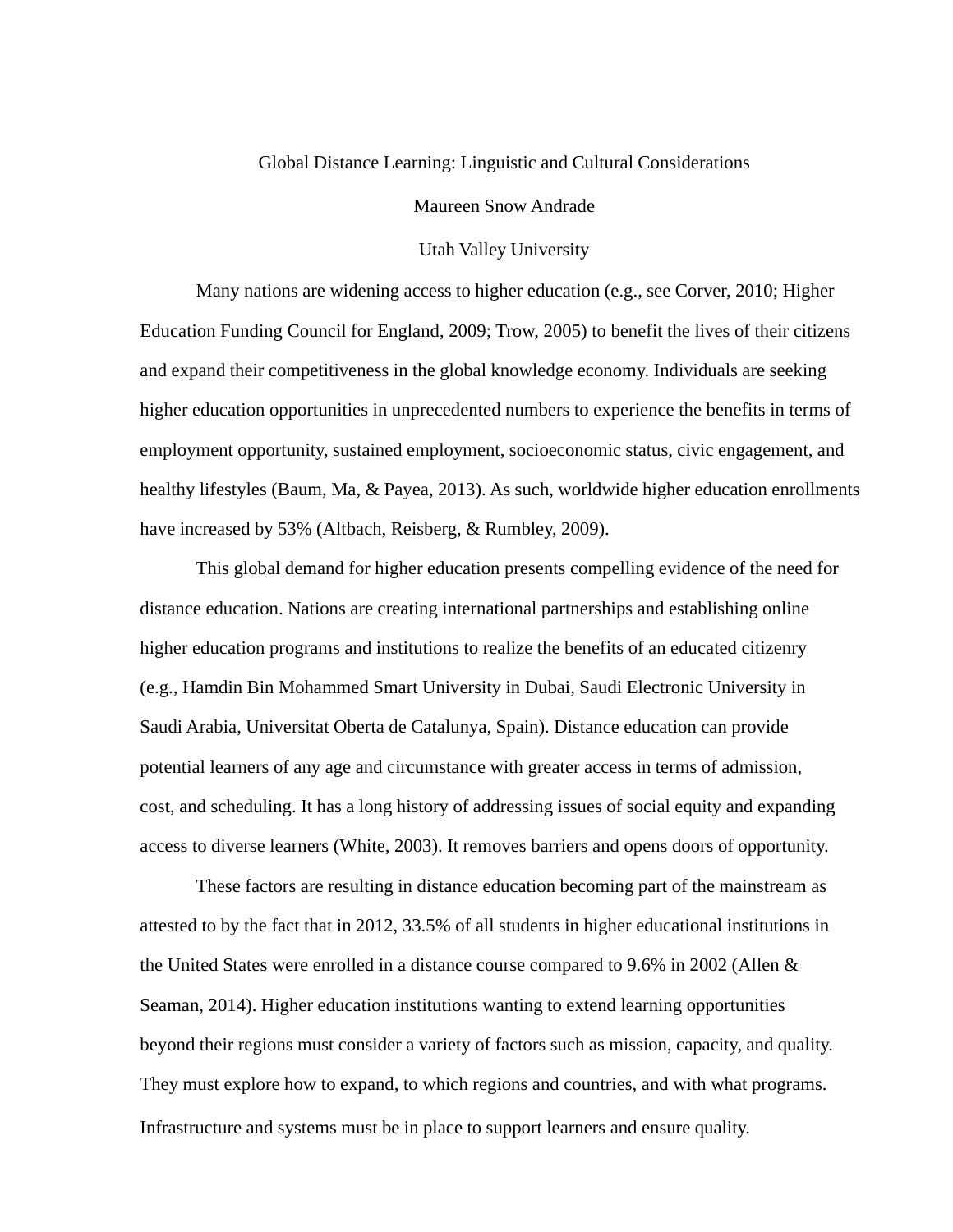As much educational content is delivered in English, even by institutions outside of English-speaking countries, the English language proficiency and cultures of targeted learners must be considered. Ensuring adequate English language proficiency is critical to learner success. Moreover, because learners have differing educational backgrounds and approaches to learning, cultural factors must be addressed within the course design. This presentation focuses on identifying issues related to global distance learning opportunities, particularly the role of online English language courses, the distinct considerations for their development, and the integration of cultural adjustment strategies in order to support learner success.

#### References

- Allen, E., & Seaman, J. (2014). *Grade change: Tracking online education in the United States*. Babson Park, MA: Babson Survey Research Group and Quahog Research Group. Retrieved from http://sloanconsortium.org/publications/survey/grade-change-2013
- Altbach, P, G., Reisberg, L., & Rumbley, L. E. (2009). *Trends in global higher education: Tracking an academic revolution*. Paris: UNESCO.
- Baum, S., Ma. J., & Payea, K. (2013). *Education pays 2013. The benefits of higher education for individuals and society*. New York: College Board. Retrieved from http://trends.collegeboard.org/sites/default/files/education-pays-2013-full-report.pdf
- Corver, M. (2010). *Trends in young participation in higher education: Core results for England*. Bristol, UK: Higher Education Funding Council for England. Retrieved from http://www .hefce.ac .uk /pubs/hefce/2010/10\_03/
- Higher Education Funding Council for England. (2009). *Strategic plan 2006-11*. Bristol, UK: Higher Education Funding Council for England. Retrieved from http://www.hefce.ac.uk/pubs /hefce /2009/09\_21/